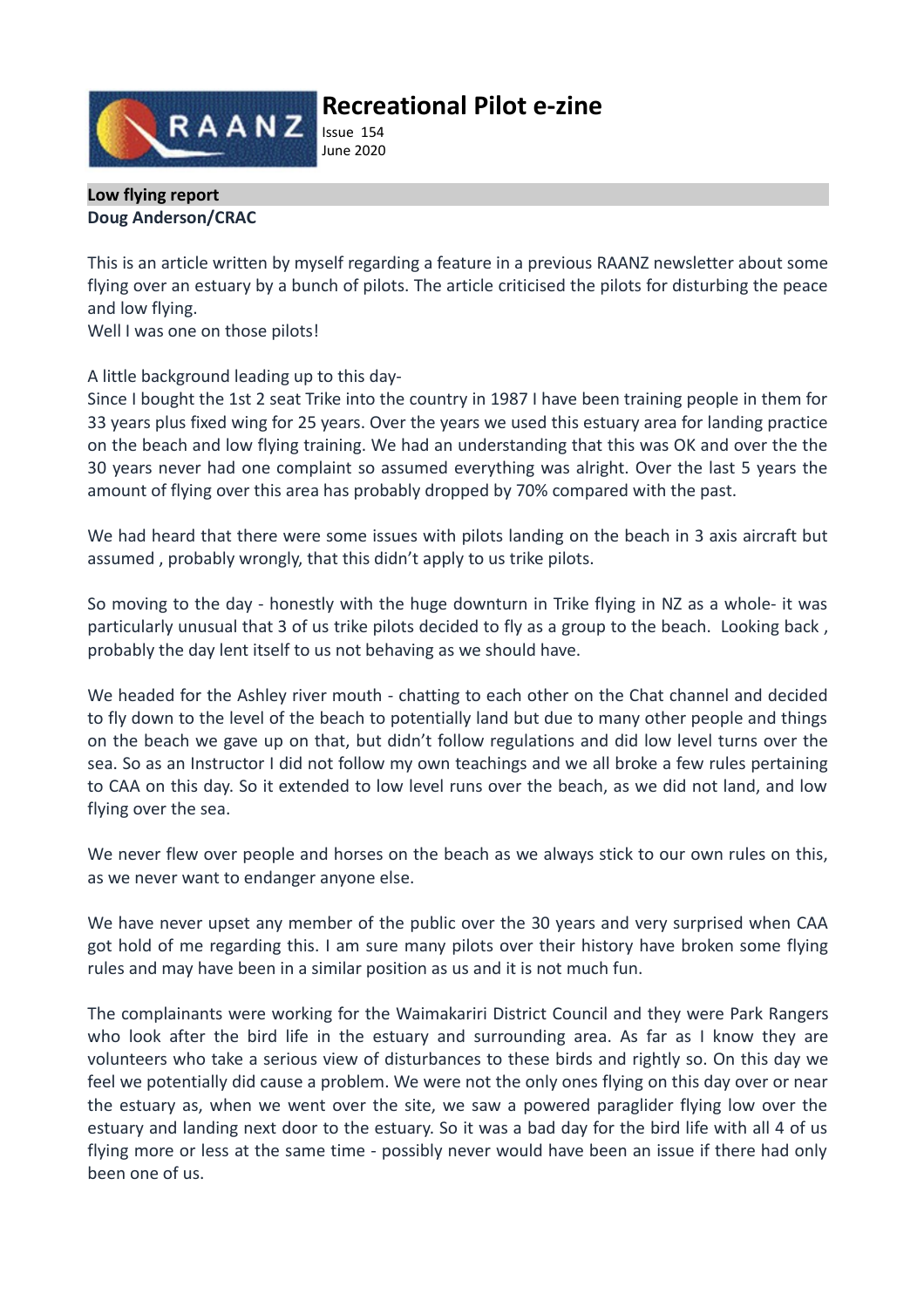As all of you pilots would understand there is a camera with everyone these days and of course photos were taken and sent onto CAA with my Reg showing.

So after a chat to our Club and other pilots we have come to a con census that we will not fly over this area again, with landings and low flying, and if at all possible avoid it entirely. We also have written an apology to the Waimakariri District Council and to CAA regarding what we will do in the future.

I hope that my article finds you all well and gives you food for thought after our experiences

### **Defect report- MTO Sport wiring Peter Blaymires**

I found cracking in the auxiliary wires yesterday for the heated jackets on TCG. They are the only wires that I can see a problem with.

It's a 2014 Autogyro MTO sport. Can you please let the other owners know.

"I have got the fairings off my Autogyro at the moment and have been giving it a detailed inspection. I have found cracking on the wires to the auxiliary plugs for the heated jackets. For some reason Autogyro have used a rubber cable for this only. It's perishing, and bare wires are showing. I cannot find any issues with other wires.

It can be isolated at fuse F6 20amp I believe."

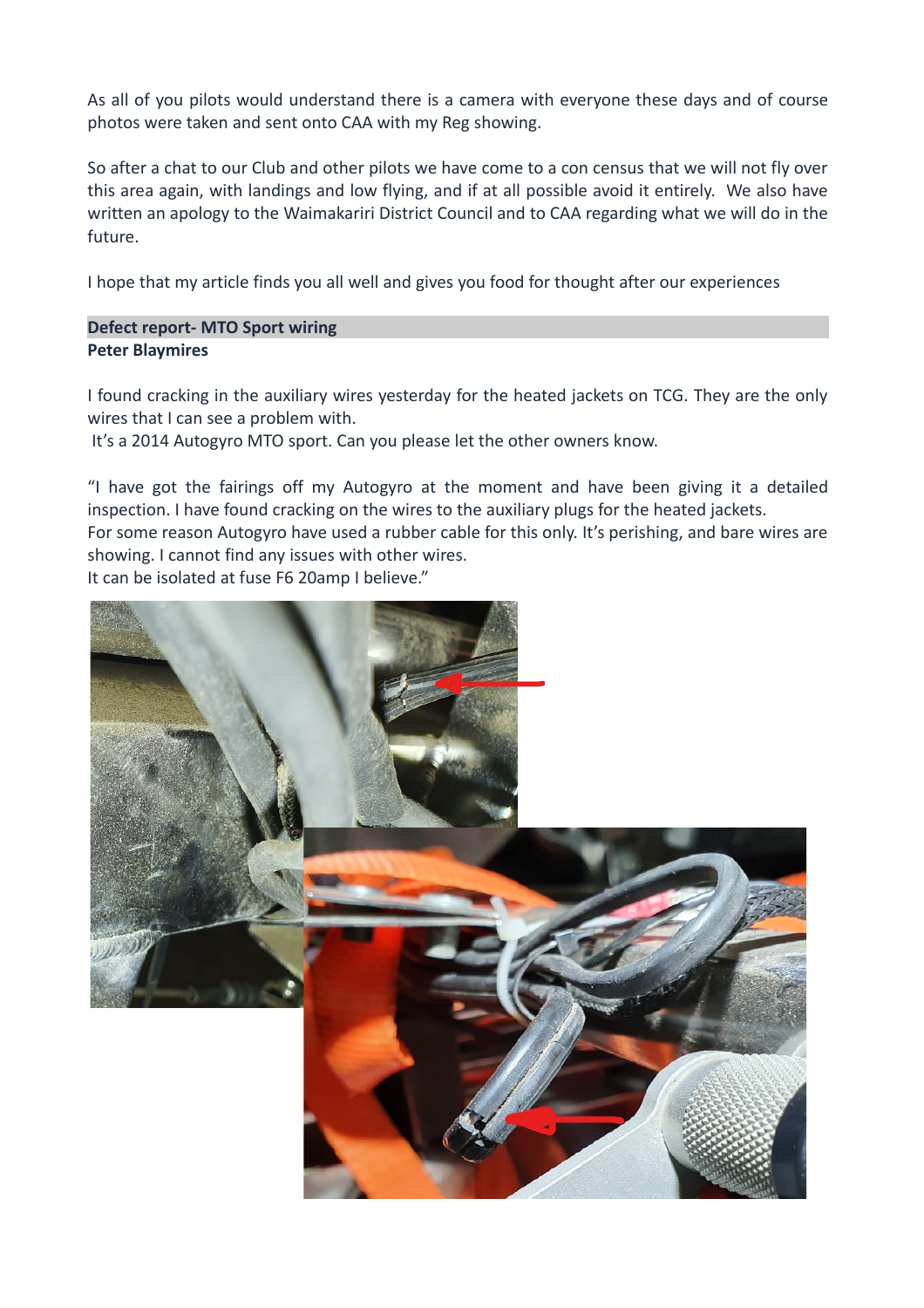#### **Post-COVID19 flying?**

#### SAFE FLYING! **PILOT CURRENCY BAROMETER** How safe a pilot am I? **Hours** Launches  $40$ **GREEN SECTION Using the barometer YOUR STATUS IS GOOD**  $\overline{30}$ **BUT TAKE CARE** Add up your hours and launches for the last twelve The number of basic errors can months. Put the figures on increase rather than decrease the barometer. Where the 35 with experience. For example: line drawn between them crosses the white line, read **•** bad approach the appropriate advice for • poor cockpit check the box colour. glider not properly rigged  $\overline{25}$ unprepared for launch failure Example shows pilot with 25 hours and 12 launches. • field landing errors  $30$ THE LAW OF GRAVITY **EXPERIENCE STILL APPLIES TO YOU** What is your experience? Your total hours and launches represent experience, BUT  $\overline{20}$  $25$ your currency is just as important - maybe more so! **YOU ARE NOT AS GOOD AS YOU THINK! CURRENCY** Be cautious when special conditions apply. For example: If you intend flying and have flown fewer than three take-offs  $20$ · a new airfield and landings in the previous . new type of glider 90 days, you are advised to  $\overline{15}$ **.** type of launch rarely used first have a check flight · unknown terrain Be even more cautious when **WEATHER** the WEATHER CONDITIONS are DIFFICULT **Difficult weather conditions:**  $(15)$ wind above 15kt • rain showers  $10$ crosswind take-off/ landing **RED SECTION YOU ARE RUSTY!**  $10$ You may not be able to cope with difficult conditions, a new type of **AM I SAFE FOR FLYING?** glider, or a type of launch with which you are not familiar or in practice RED If it is more than two months since your last flight, talk to  $5<sup>7</sup>$ an instructor (see CURRENCY) ELLOW If the weather conditions are difficult, talk to an instructor **GREEN**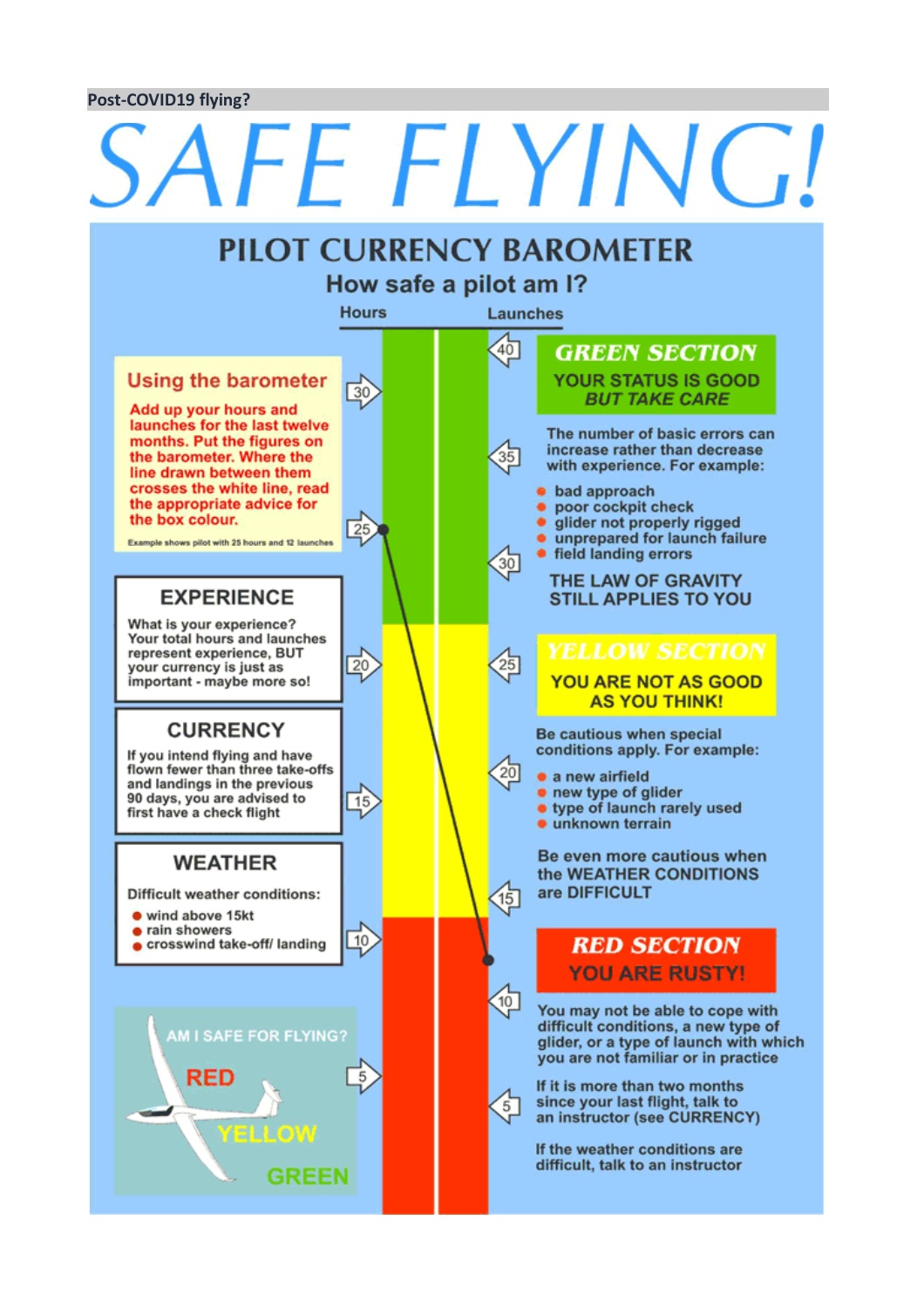

#### **Nelson Microlight Club fly-in breakfast some time ago.**

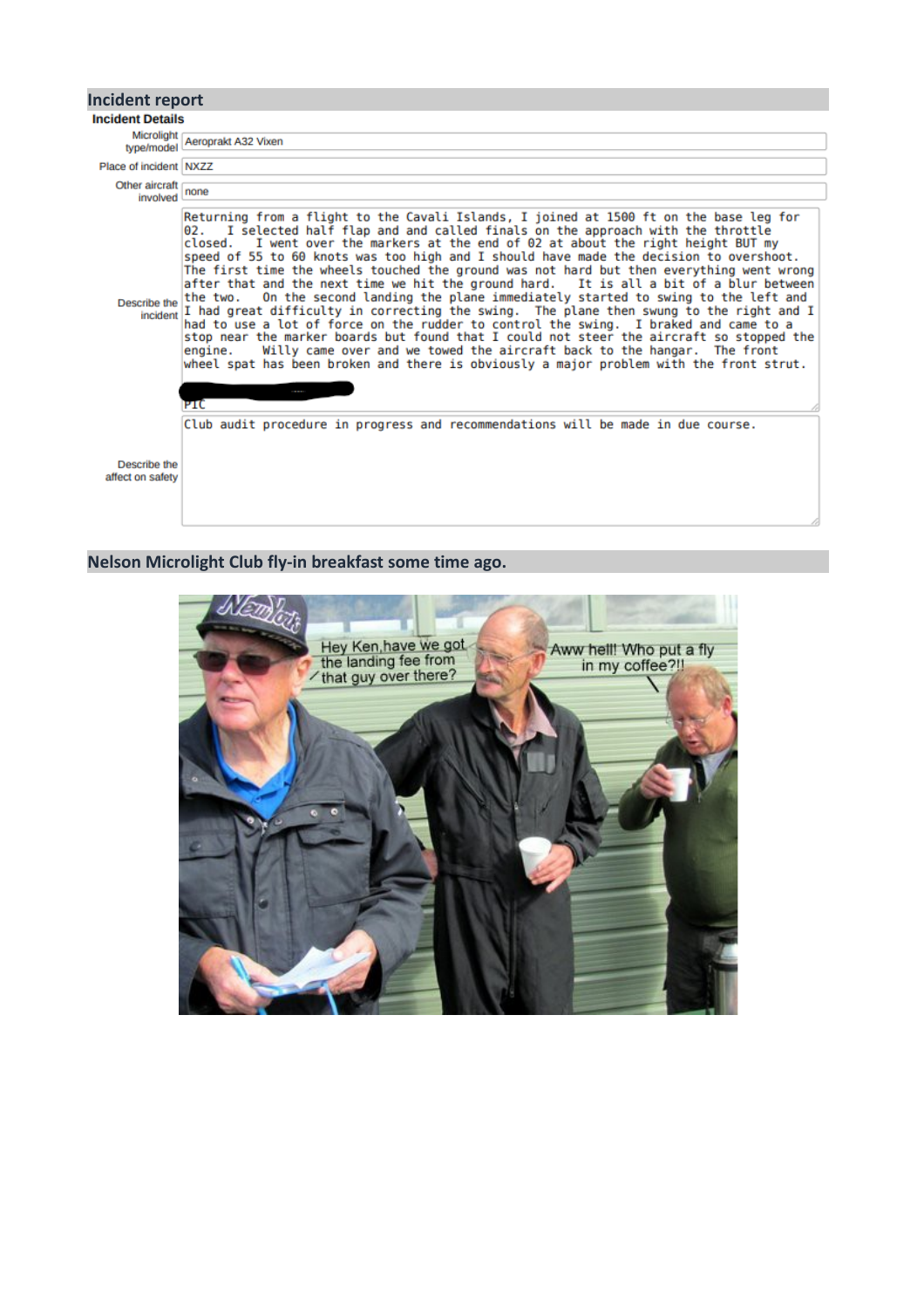### **RAANZ Instructional Techniques (ITC) course**

Thanks to Andy Drain, the ITC course is complete, checked out and up and running.

It is a very interactive and informative course with test at the end of each module and on completion- the final test results are logged to the member's record in our database and will be indicated on the myRAANZ and findMember webpages.

We have altered our Exposition to no require that an Instructor must have completed that course prior to issue or renewal of their Instructor rating.

2.9.1.1 An applicant for an Microlight Instructor Certificate must:

 $\bullet$ 

•Have completed a RAANZ approved Instructional Techniques Course.

2.10.1.2 An applicant for a Senior Microlight Instructor Certificate must:

•…..

•Have completed a RAANZ approved Instructional Techniques Course

The ITC course is accessible to Instructors through [this link.](http://www.raanz.org.nz/onlineITC.php)

## **You can never have too much horsepower (except on take-off) John Issott/Parakai**

The doyen of the acrobatic scene in the U.K. in the 60s and early 70s was Neil Williams. He wrote the text book on acrobatics, which is still relevant today.

In 1970 he had a wing on a Zlin fold on him. I went to watch the world acrobatic champs, as a fifteen year old, but wasn't there when this happened. This is the article from Flight magazine, which is a typical phlegmatic ex test pilot report. Like the guy who lost the wing, he never stopped trying to save himself and the aircraft. A lesson to every pilot. We, in many Microlights have the advantage of a full aircraft parachute, as our last line of defence. Stay safe, Cheers John

#### **By Neil Williams - British Aerobatic Team member**

#### **1970 World Aerobatic Championships, practising at Hullavington**

The weather at Hullavington was good, with 2/8 of cumulus based above 3,500ft, 1,066m. The wind was south-easterly, 5kt to 10kt and there was no turbulence.

Because there were three static balloons flying in front of ATC, it was decided that we would use runway O5/23 as datum and fly our sorties over the grass, parallel to that runway. This would keep us well clear of the balloons and the wind was so light that it did not pose any problems.

Two Zlins were operational that day, with three pilots. I had flown one sortie and took off on the second with full fuel tanks at 11.35 a.m. The sequence was flown twice through satisfactorily and the aircraft was climbed, for the next and final run through. Everything progressed normally until the completion of the fifth figure. which was a vertical climbing half roll, half outside loop to a vertical dive and pull out to level flight at about 1,000ft, 300m. During this pullout, as the nose came up to the level attitude, with 5g indicating. There was a loud bang and a severe jolt was felt through the airframe.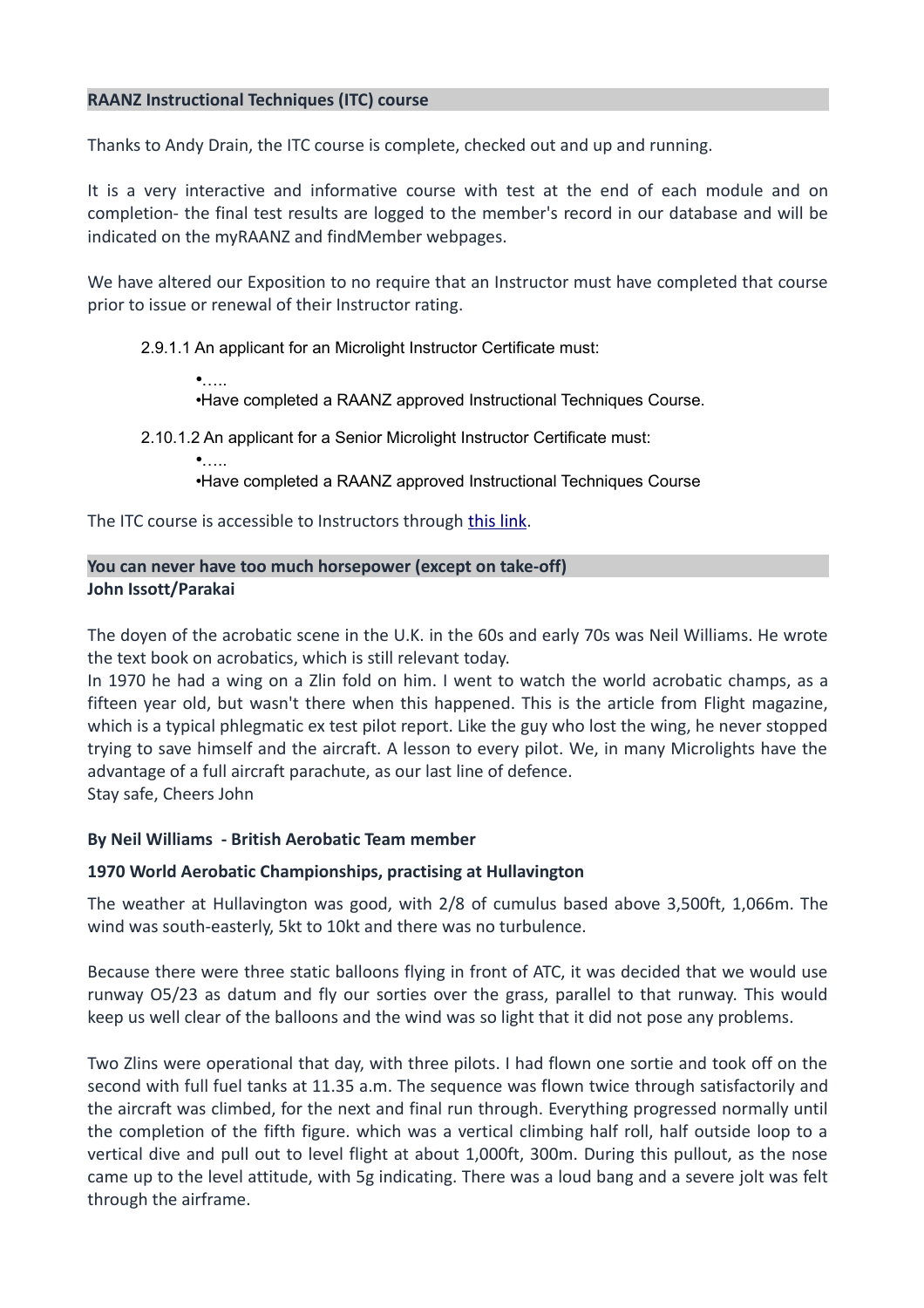I have heard eyewitness reports in which the aircraft is said to have "staggered". That is perhaps the best way to describe the immediate sensation following the failure. At the same instant there was a sudden and very peculiar increase in slipstream noise. and I found myself leaning against the straps to the left although, as I looked left, the aircraft appeared to be flying level. I had reduced power and centralised controls instinctively at the first signs of trouble.

The reason for the sensation of being pulled to the left was very soon apparent. Although the left wing was flying more or less level, the rest of the aeroplane was rolling left around the failure point. At this stage there was some degree of control over the aircraft, which was by this time beginning to lose height. I throttled fully back to reduce speed and thereby reduce the flight loads, but this caused the nose to drop further. Dihedral was increasing steadily and the roll and yaw to the left were becoming progressively more determined. Full power was then applied in an attempt to get the nose up, but this had no effect at all on the situation. By this time the aircraft was outside the airfield and losing height fast. It was my intention to try to keep the wings as level as possible and to try to achieve a shallow flight path with the intention of arriving, if possible, right way up in the most convenient field available. It was, however, apparent that if control was being lost at that rate, it would have gone completely before reaching the ground. In fact all control was finally lost at about 300ft, 91m.

At this stage the aircraft had turned left nearly 90° from its original heading, and was banked 90° to the left (at least the fuselage was). I thought the wing had folded to about 45° but it was probably less than that, if one takes into account the fright factor. Full right aileron and rudder were being held on and the throttle was wide open as the bank reached 90° left and the nose finally dropped. The sideslip was very high, and the instinctive reaction to pull the stick back only worsened the situation. I had heard a report from Bulgaria some years ago where a top wing bolt had failed on an early mark of Zlin whilst under negative g and that the aircraft had involuntarily flick rolled right way up, whereupon the wing came back into position, and the aircraft was landed by a very frightened, but alive, pilot. I had guessed by this time that a lower wing bolt had failed and that I was faced with a similar situation, albeit inverted.

It seemed that if positive G had saved the Bulgarian, negative G might work for me. In any event, there was nothing else left to try. I centralised the rudder, rolled left and pushed, still with full throttle. The wing snapped back into position with a loud bang. which made me even more concerned for the structure. Immediately the negative G started to rise and the nose started coming up. Altitude was very low by this time and I had no instrument readings at all. For just a moment I thought I was going into the trees, but then the nose was up and the machine was climbing fast, inverted. I was just beginning to think that I might make it after all when the engine died. I checked the fuel pressure - zero. A check around the cockpit revealed the fact that the main fuel cock had been knocked off. This could possibly have been the result of the jolt which accompanied the initial failure. I think I was probably thrown around in the cockpit and may well have accidentally knocked the cock then. I selected reserve fuel and almost immediately realised that this position would take fuel from the bottom of the gravity tank, which was of course now upside down. I therefore re-selected main tank and after a few coughs the engine started and ran at full power.

#### Inverted circuit

I was quite low again by this time and initially started to climb straight ahead. I then turned back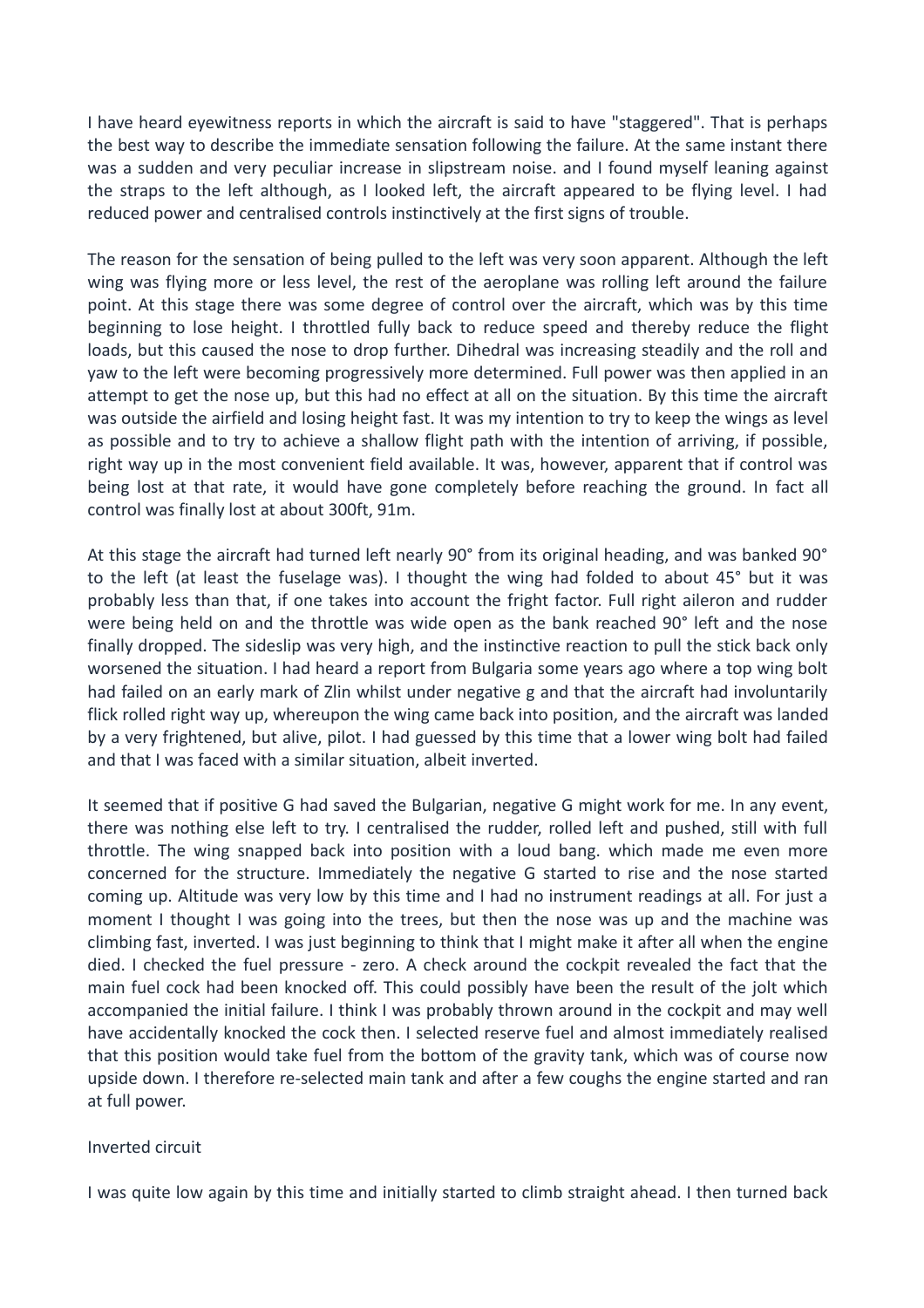towards the airfield and continued the inverted climb to 1OOOft, 305m. By this time, the remainder of the team had been very quick off the mark and had alerted crash facilities. I throttled back to conserve fuel as I knew the gravity tank was only good for about 8 minutes safe inverted flight. I then turned the aircraft in steady flight and held the stick between my knees (no aileron trimmer) whilst I used both hands to tighten my shoulder harness even more. Had a parachute been carried I would have climbed as high as possible and used it.

I then considered using undercarriage and/or flaps, but rejected both. Flaps were no use to me whilst inverted, and I could not fly right way up anyway. Also if only one flap extended it would cause an immediate loss of control. The undercarriage required more thought. If I could make an inverted approach with a last minute rollout and if the aircraft arrived on its wheels damage might be minimised. However, if the gear fully or partially collapsed the aircraft might turn over. Also, and this was the biggest argument against, the Zlin undercarriage usually extends with a fairly solid thump.

I did not know exactly what damage had occurred and I was concerned in case the strain of lowering the wheels might remove the wing altogether. It was just as well that I left the wheels up, because the failure was not the wing bolt after all, but in the centre section inboard of the undercarriage leg.

I also considered four possibilities for landing, namely, inverted ditching, deliberately crashing inverted into trees to take the impact, inverted crash-landing on the airfield, or an inverted approach with a last minute rollout and hope for the best.

The last seemed to hold the best chances for survival, but I then decided to experiment to see which way was the best to rollout; if the rate of fold of the wing was sufficiently slow it might have been possible to exercise some control over what was obviously going to be a belly landing (I hoped). A rollout to the left was attempted, and the wing immediately started to fold, with the result that the inverted flight was quickly re-established. The rollout to the right was not investigated, as the left wing was obviously being weakened by these manoeuvres. Also the supply of adrenalin was getting rather low by this time.

A wide inverted circuit was made for the grass strip parallel to runway 23. As the crosswind was insignificant this afforded the best approach, clear of buildings and balloons. The threshold was crossed at 112 mph., 180 kph. at about 200ft, 60m with the throttle closed. Petrol and switches were left on in case it was necessary to overshoot; also the canopy was retained, since I did not want my height judgement affected by slipstream. The possibility of a jammed canopy was considered, but the hood is very light, and I felt that I could break my way out if necessary. A slow inverted flare was made and the aircraft was levelled as near to the ground as possible.

#### Low, low rollout

As the speed fell to 87mph., 140 kph. a full aileron rollout was made to the right, and just a trace of negative G was maintained in order to hold the left wing in place. The aircraft responded well to the controls at this stage, but as it approached level flight the left wing started to fold up again. The nose was already down as a result of the slight negative G, and subsequent examination of the impact marks showed that the left wing tip touched the ground during the roll, although this could not be felt inside the aircraft. As the wing folded the aircraft hit the ground hard in a slight nose down, left bank attitude. I released the controls and concentrated on trying to roll into a ball,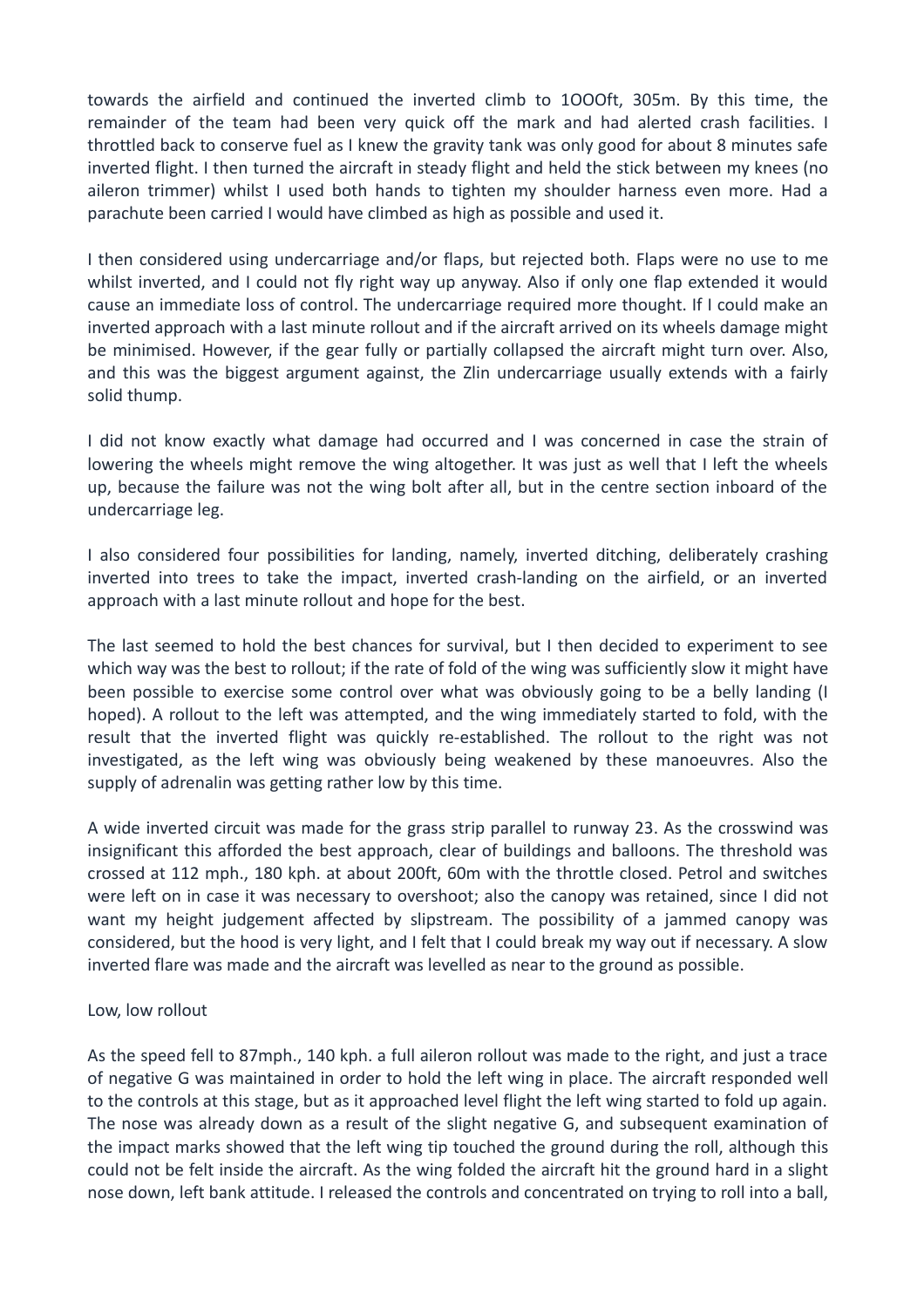knees and feet pulled up and in, and head down protected by arms. I had a blurred impression of the world going past the windscreen sideways and then with a final jolt, everything stopped. I released the harness, which had done a very good job, and then found that the canopy had sprung 6in, 15cm open and jammed. I didn't bother to investigate this, as the petrol tanks had split! I gave the canopy a resounding blow and it flew open first time. I felt mildly surprised that everything was still working as I evacuated the area, and having decided that the aircraft was not going to burn, and having also collected some semblance of breath and composure, I returned to the aircraft and made all switches safe. The crash services were on the scene very quickly, which was most encouraging. Fortunately they were not required.

The aircraft was a complete write-off, but on reaching into the cockpit and checking the, seat, it was as solid as a rock, all the straps were intact, and on moving the control column, both ailerons worked in the correct sense. True, there was a failure, but it is a tribute to the Czech designers and engineers that the aircraft could be flown at all.

It was a nasty experience, but a lot can be learned from it, notably that the aileron was acting as a geared tab, as the wing folded. This resulted in the left aileron being pulled down, since the aileron rods were intact, and as the wing moved, the aileron was applied without any movement of the stick. Any attempt to apply right aileron merely worsened this situation. I could have saved myself a lot of problems by rolling left immediately the failure occurred. It seems also that the damaged wing must be towards the ground during any rolls, either in or out. The ability to fly over an airfield with crash facilities is absolutely essential. This time assistance was not required, but lives have already been saved by this.

This situation may never be repeated but if such an accident does occur again the information in this account may be useful.

I hope it will never be needed.

#### **Membership changes**

| Cassian Steidle          | Waikato Microlight Club               | Intermediate             | Upgrade |
|--------------------------|---------------------------------------|--------------------------|---------|
| David Hopkins            | Associate                             | <b>Advanced National</b> | Upgrade |
| Robert Hyland            | <b>Gyrate Flying Club</b>             | <b>Advanced National</b> | Upgrade |
| Kevin Maurice            | <b>Gyrate Auckland</b>                | <b>Advanced National</b> | Upgrade |
| Geoffrey Maurice         | NZ Autogyro Association               | <b>Advanced National</b> | Upgrade |
| <b>Guy Martin</b>        | Canterbury Recreational Aircraft Club | <b>Advanced National</b> | Upgrade |
| Nicolas Peillex          | Parakai Aviation Club                 | <b>Advanced National</b> | Joined  |
| <b>Terry Easthope</b>    | Golden Bay Flying Club                | Senior Flight Instructor | Upgrade |
| Francois Buys            | Parakai Aviation Club                 | Intermediate             | Upgrade |
| Graeme Wilton            | Mercury Bay Aero Club                 | <b>Novice</b>            | Joined  |
| Craig Fullerton          | NZ Autogyro Association               | <b>Novice</b>            | Joined  |
| <b>Andrew McAllister</b> | Associate                             | Novice                   | Joined  |
| <b>Cliff Vernon</b>      | Bay of Islands Aero Club              | Novice                   | Joined  |
| Jeff Bonnici             | Parakai Aviation Club                 | <b>Novice</b>            | Joined  |
| Antony Griffin           | Parakai Aviation Club                 | <b>Novice</b>            | Joined  |
| Michael Edwards          | Whangarei Flying Club                 | <b>Advanced National</b> | Joined  |
| <b>Brian Fletcher</b>    | Feilding Flying Club                  | <b>Advanced National</b> | Joined  |
| Ben Friskney             | NZ Autogyro Association               | <b>Novice</b>            | Joined  |
| <b>Thomas Hallam</b>     | Associate                             | Novice                   | Joined  |
| Warwick Stephens         | Canterbury Recreational Aircraft Club | Novice                   | Joined  |